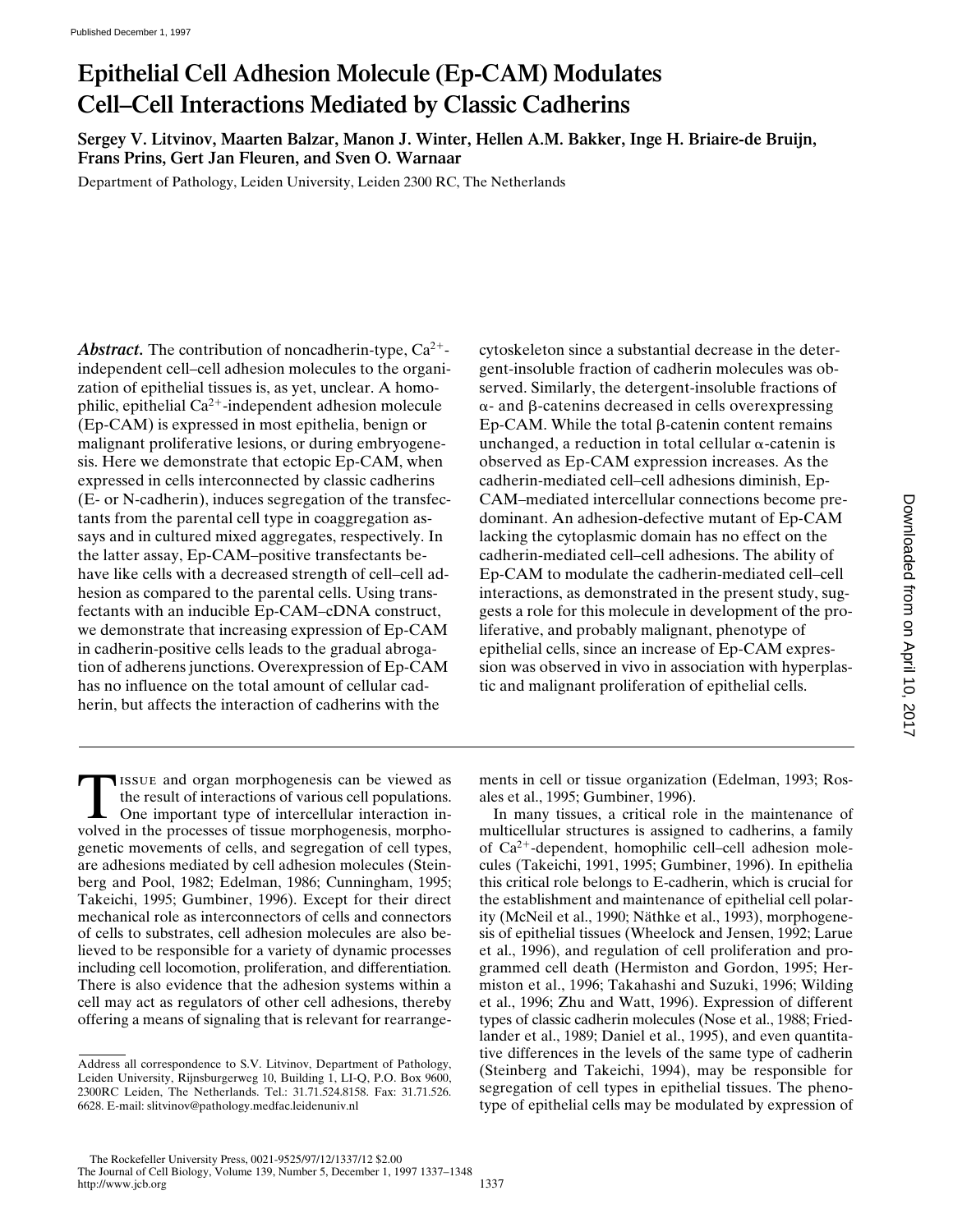combinations of different types of cadherins (Marrs et al., 1995; Islam et al., 1996). However, cadherins represent only one of the intercellular adhesion systems that are present in epithelia, along with adhesion molecules of the immunoglobulin superfamily, such as carcinoembryonic antigen (Benchimol et al., 1989), and others. The actual contribution of  $Ca^{2+}$ -independent nonjunctional adhesion molecules to the formation and maintenance of the epithelial tissue architecture and epithelial cell morphology is not clear.

We have recently demonstrated that a 40-kD epithelial glycoprotein, which we have designated epithelial cell adhesion molecule (Ep-CAM)<sup>1</sup> (Litvinov et al., 1994*a*), may perform as a homophilic,  $Ca^{2+}$ -independent intercellular adhesion molecule, capable of mediating cell aggregation, preventing cell scattering, and directing cell segregation. This type I transmembrane glycoprotein consists of two EGF-like domains followed by a cysteine-poor region, a transmembrane domain, and a short (26-amino acid) cytoplasmic tail, and is not structurally related to the four major types of CAMs, such as cadherins, integrins, selectins, and the immunoglobulin superfamily (for review see Litvinov, 1995). Ep-CAM demonstrates adhesion properties when introduced into cell systems that are deficient in intercellular adhesive interactions (Litvinov et al., 1994*a*). However, the participation of the Ep-CAM molecule in supporting cell–cell interactions of epithelial cells was not evident (Litvinov et al., 1994*b*).

Most epithelial cell types coexpress E-cadherin (and sometimes other classic cadherins) and Ep-CAM (for review see Litvinov, 1995) during some stage of embryogenesis. In adult squamous epithelia, which are Ep-CAM negative, de novo expression of this molecule is associated with metaplastic or neoplastic changes. Thus, in ectocervical epithelia, expression of Ep-CAM occurs in early preneoplastic lesions (Litvinov et al., 1996); most squamous carcinomas of the head and neck region are Ep-CAM positive (Quak et al., 1990), and basal cell carcinomas are Ep-CAM positive in contrast to the normal epidermis (Tsubura et al., 1992).

In many tumors that express Ep-CAM heterogeneously, an Ep-CAM–positive cell population may be found within an Ep-CAM–negative cell population, with both cell types expressing approximately equal levels of cadherins, as illustrated in Fig. 1 *A* by a case of basal cell carcinoma. In glandular tissues such as gastric epithelium, which are low/ negative for Ep-CAM, expression of Ep-CAM is related to the development of early stages of intestinal metaplasia (our unpublished observation). Even in tissues with relatively high Ep-CAM expression, such as colon, the development of polyps is accompanied by an increase in Ep-CAM expression (Salem et al., 1993). In intestinal metaplasia one may observe Ep-CAM–positive cells bordering morphologically identical normal cells that are Ep-CAM–negative (as illustrated in Fig. 1 *B*) Ep-CAM–positive cells bordering Ep-CAM–negative epithelial cells may also be found in some normal tissues such as hair follicles (Tsubura et al., 1992).

From the examples presented, an increased or de novo



*Figure 1.* Examples of Ep-CAM expression by some cells within the E-cadherin–positive cell population. (*A*) Heterogeneous expression of Ep-CAM in a basal cell carcinoma, as detected by immunofluorescent staining with mAb 323/A3 to Ep-CAM (*green fluorescence*); the red fluorescence indicates the expression of E-cadherin (mAb HECD-1). (*B*) The de novo expression of Ep-CAM in gastric mucosa in relation to the development of intestinal metaplasia; immunohistochemical staining with mAb 323/A3. Note the bordering Ep-CAM–positive and –negative cells. Bars,  $30 \mu M$ .

expression of Ep-CAM is often observed in epithelial tissues in vivo. Expression of an additional molecule that may participate in cell adhesion in the context of other adhesion systems may have certain effects on the cell–cell interactions. Therefore, we have investigated whether the increased/de novo expression of Ep-CAM in epithelial cells (*a*) has any impact on interactions of positive cells with the parental Ep-CAM–negative cells, and (*b*) modulates in any way intercellular adhesive interactions of cells interconnected by E-cadherin, which is the major morphoregulatory molecule in epithelia.

Here we demonstrate that expression of Ep-CAM by some cells in a mixed cell population expressing classical cadherins induces segregation of the Ep-CAM–positive cells from the parental cell population due to a negative effect on cadherin junctions caused by expression of Ep-CAM. The cadherin-modulating properties observed for Ep-CAM suggest a role for this molecule in the development of a proliferative and metaplastic cell phenotype, and probably in the development and progression of malignancies.

# *Materials and Methods*

# *DNA Constructs*

The SmaI–BglII fragment of human Ep-CAM cDNA was used for the wild-type Ep-CAM expression constructs, as reported earlier (Litvinov et al., 1994*a*). Mutant Ep-CAM with a truncated cytoplasmic tail (Mu1) was

<sup>1.</sup> *Abbreviations used in this paper*: Ep-CAM, epithelial cell adhesion molecule; LEC, murine E-cadherin-transfected L cells.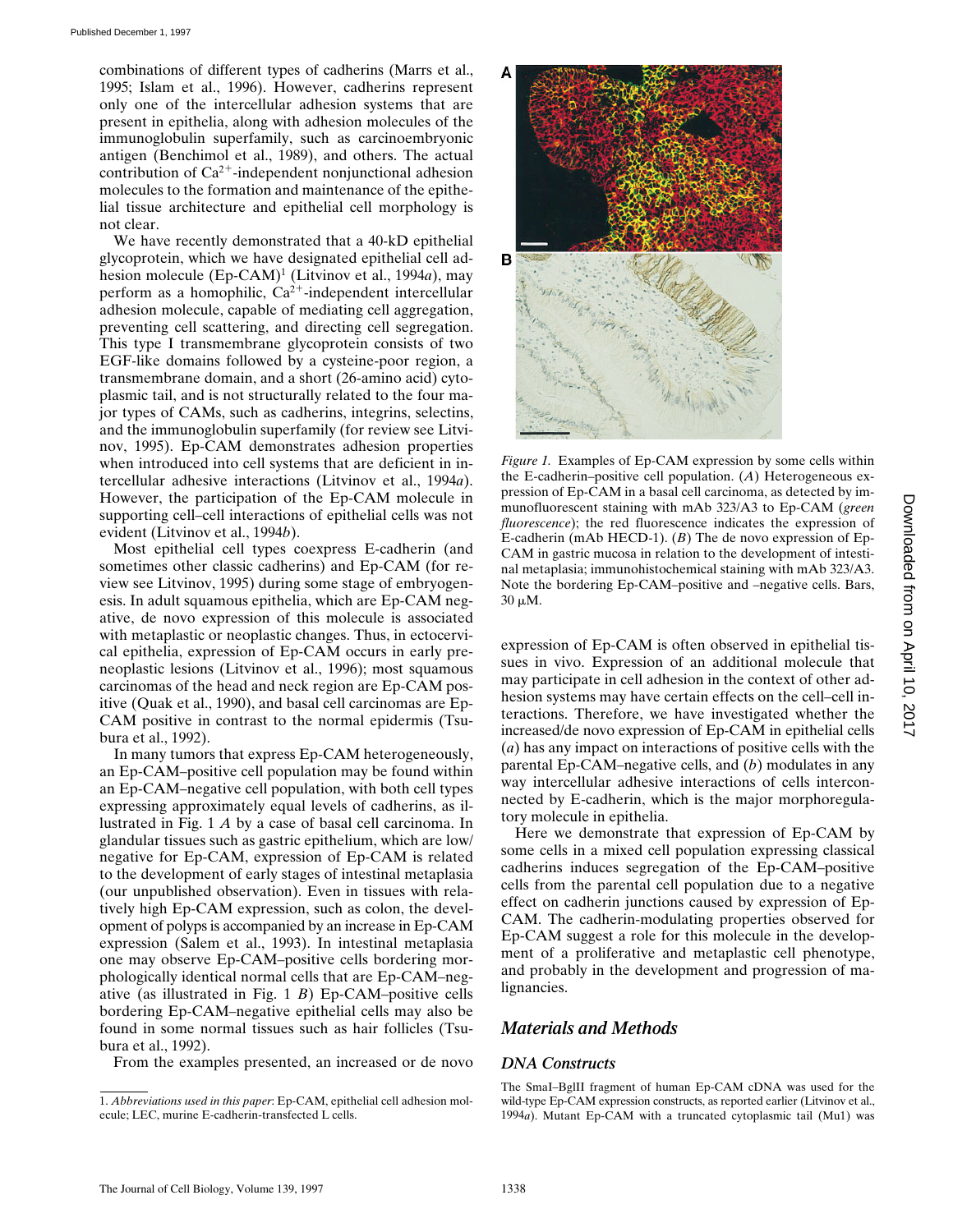generated by PCR amplification of the fragment of Ep-CAM cDNA corresponding to amino acids 1–289. The wild-type and mutant Ep-CAM cDNAs were cloned into pCEP4 and pMEP4 vectors (Invitrogen BV, Leek, The Netherlands) under the control of cytomegalovirus or metallothionein II promotors, respectively. Both vectors used contain the Epstein-Barr virus's origin of replication and the EBNA-1 gene, which allow both episomal replication and self-support of the plasmid to copy large numbers of human cells. In murine cells, both vectors integrate into the cellular DNA.

#### *Cells and Transfections*

The murine E–cadherin transfected L (LEC) cells (clone LUN.6), and the HCA clonal cell line isolated from the SV-40 immortalized normal mammary epithelial cell line HBL-100 were recloned in our laboratory before transfections (provided by J. Hilkens, The Netherlands Cancer Institute, Amsterdam, The Netherlands). L cells (L929), colon carcinoma cell line (LS180), mammary carcinoma cells (MCF-7), and the pancreatic carcinoma cell line (CAPAN) were obtained from American Type Culture Collection (Rockville, MD). The normal human mammary epithelium-derived cell line RC-6 and the squamous carcinoma cell line (U2) were cultured in DME with 10% FCS (provided by E. Schuuring, Leiden University, Leiden, The Netherlands) as were all cell lines. Cells were transfected using the DOTAP reagent (Boehringer Mannheim Corp., Mannheim, Germany) as described earlier (Litvinov et al., 1994*a*). For murine cells, the stable clones obtained were either grown as isolated clones or were pooled; human transfected cell lines were continuously cultured in the presence of the selection marker (hygromycin, 1 mg/ml; Boehringer Mannheim Corp.). 48 h before the experiments, cells were passaged into medium without hygromycin. To induce the expression of constructs under the control of the metallothionein promotor (pMEP4 vector),  $CdCl<sub>2</sub>$  was added to the culture medium at concentrations of  $2-50 \mu M$  depending on the cell line.

# *Cell Aggregation Assay*

Cell aggregation assays were performed as described earlier (Litvinov et al., 1994*a*). The cells were detached with either TC treatment (Hank's buffer with 0.01% trypsin and 1 mM CaCl<sub>2</sub>), or by 0.2% EDTA in Hank's buffer. The degree of cell aggregation was calculated as  $D = (N_o - N_t)/N_o$ , where  $N_t$  is the number of remaining particles at the incubation time point  $t$ , and N*o* is the initial number of particles corresponding to the total number of cells.

# *Labeling of Cells and Cell Sorting Experiments*

For cell sorting experiments, the cells were labeled according to the manufacturer's protocol with fluorescent dyes (PKH-2 [green fluorochrome] or PKH-26 [red fluorochrome]; Zynaxis Cell Science Inc., Malvern, PA), that incorporate the membrane's lipid bilayer. These fluorochromes provide a stable labeling of living cells and do not interfere with either cell surface proteins or with the cell's behavior and interactions (Horan et al., 1990; Litvinov et al., 1994*a*). Cell sorting/patterning experiments were performed as described elsewhere (Nose et al., 1988; Litvinov et al., 1994). Briefly, cells were dissociated with TC, washed three times in Dulbecco's PBS, labeled with one of the fluorochromes, washed three times in 50% FCS in DME, resuspended in DME containing 0.8% FCS and 1 mg/ml DNase (Boehringer Mannheim Corp.), mixed at various ratios depending on the experiment, and allowed to aggregate as described for the aggregation assay. After 1–2 h of aggregation, the suspension of aggregates was analyzed under a confocal microscope (model BRC-600; Bio-Rad Laboratories, Carlsbad, CA). Images from different areas of the preparation were taken, and the number of cells of each color in the aggregates was determined. To study the segregation/patterning of cells in aggregates, the two cell types labeled with different fluorescent dyes were mixed at equal ratios, spun down, and allowed to aggregate in the pellet during the next 2 h at 37°C. The large aggregate formed was mechanically dispersed into smaller fragments, which were further cultured in suspension on a rotating platform (at 140 rpm). After 30 min and 24 h of culture, respectively, samples of the aggregates were fixed with 4% formaldehyde in PBS/1 mM CaCl<sub>2</sub>, and analyzed with a confocal microscope.

#### *Antibodies*

Anti–Ep-CAM antibodies were 323/A3 (against human Ep-CAM; Litvinov et al., 1994) and G8.8 (against murine Ep-CAM; Nelson et al., 1996). The antibodies against epitopes in extracellular domains of human E-cad-

herin and human P-cadherin were obtained from Thamer Diagnostica BV (clones HECD-1 and NCC-CAD-299, respectively; Uithoorn, The Netherlands). A mAb against an epitope in the extracellular domain of N-cadherin (clone GC-4) was obtained from Sigma Chemical Co. (St. Louis, MO). Antibody to the cytoplasmic domain of classical cadherins (clone CH-19; Sigma Chemical Co.), strongly reactive with N-cadherin and weak with other cadherin types, was used for immunoblotting experiments. Two mAbs against murine E-cadherin were used: one reactive with an epitope in the cytoplasmic domain (clone 36; Transduction Laboratories, Lexington, KY), and one reactive with the extracellular domain of the molecule (ECCD-2; Takara Shuzo Co., Shiga, Japan). Antibodies to  $\alpha$ -catenin (clone aCAT-7A4; Zymed Laboratories, South San Francisco, CA) and b-catenin (clone 14; Transduction Laboratories) both had cross-species reactivity. For immunoblotting experiments on immunoprecipitates, a polyclonal rabbit antiserum to  $\alpha$ -catenin was used (gift of J. Behrens, Max Delbrueck Center for Molecular Medicine, Berlin, Germany).

# *Immunofluorescence Microscopy*

Cells growing on either glass slides or in multiwell chamber slides (Nunc, Naperville, IL) were fixed for 10 min in  $-20^{\circ}$ C MeOH, rinsed quickly in  $-20^{\circ}$ C acetone, and allowed to dry. The preparations were blocked in 5% skim milk solution in PBS for 30 min at 37°C, and indirect immunofluorescent staining was performed using a specific mAb and a goat anti–mouse IgG–FITC conjugate (Southern Biotechnologies, Birmingham, AL). The preparations were analyzed with a confocal microscope (model BRC-600; Bio-Rad Laboratories).

# *Reflection Contrast Microscopy and Electron Microscopy*

Both were performed as described (Prins et al., 1993). Cell aggregates were fixed with 2% paraformaldehyde/1.25% glutaraldehyde, postfixed with 1% osmium tetroxide, embedded into Epon, and ultrathin sectioned. The preparations were examined, respectively, with a microscope equipped for epi-illumination (model Orthoplan; Leithz, Wetzlar, Germany), and an electron microscope (model CM10; Philips Electron Optics, Eindhoven, The Netherlands).

# *Flow Cytometry*

The expression of Ep-CAM was detected on living cells by using F(ab) fragments of mAb 323/A3 directly conjugated with 5(6)-Carboxy-fluorescein-*N*-hydroxysuccinimide ester (FLUOS), a FITC-like fluorochrome. The conjugation was performed according to the manufacturer's protocol (Boehringer Mannheim Corp.). To detect the cell surface expression of murine E-cadherin or human N-cadherin the mAbs ECCD-2 and GC-4 were used. The bound mAb was detected with an appropriate species-specific anti–IgG-FITC conjugate (Southern Biotechnologies).

# *Cell Lysis and Cell Extraction with Detergents*

Cells of various transfected cell lines were seeded at equal density on 10-cm Petri dishes 48 h before lysis and cultured during the last 24 h in either the presence or absence of  $Cd^{2+}$  cations in the medium. To prepare total cell lysates, cells on dishes were rinsed twice with ice-cold PBS (pH 7.4), and lysed in 1 ml of hot (100°C) 1% SDS/10 mM EDTA. The extraction of detergent-soluble cadherins and catenins was performed as described by Hinck et al. (1994). Cells were rinsed three times with cold PBS, and 2 ml of cold extraction buffer (50 mM Tris/HCl, pH 7.0, 50 mM NaCl, 3 mM  $MgCl<sub>2</sub>$ , 0.5% Triton X-100, 300 mM sucrose, and protease inhibitor [complete; Boehringer Mannheim Corp.]) were added to the cells. Cells were incubated for 45 min on a shaker at  $4^{\circ}$ C, detached with a scraper, collected, and spun down in a centrifuge for 10 min at 15,000 rpm (5415C; Eppendorf Scientific, Inc., Hamburg, Germany). The pellet was lysed with hot (100°C) 1% SDS, 10 mM EDTA and then boiled for 5 min. The lysates obtained with hot SDS were spun through a spin column (QiaShredder; QUIAGEN Inc., Hilden, Germany) to reduce the viscosity caused by DNA, and the preparations obtained were used for gel electrophoresis. The protein content was determined for each sample by measuring the optical density at 224 nm of a sample aliquot prediluted with 4% SDS.

# *Immunoprecipitation and Immunoblotting*

Cells were lysed with extraction buffer (as described above), the lysates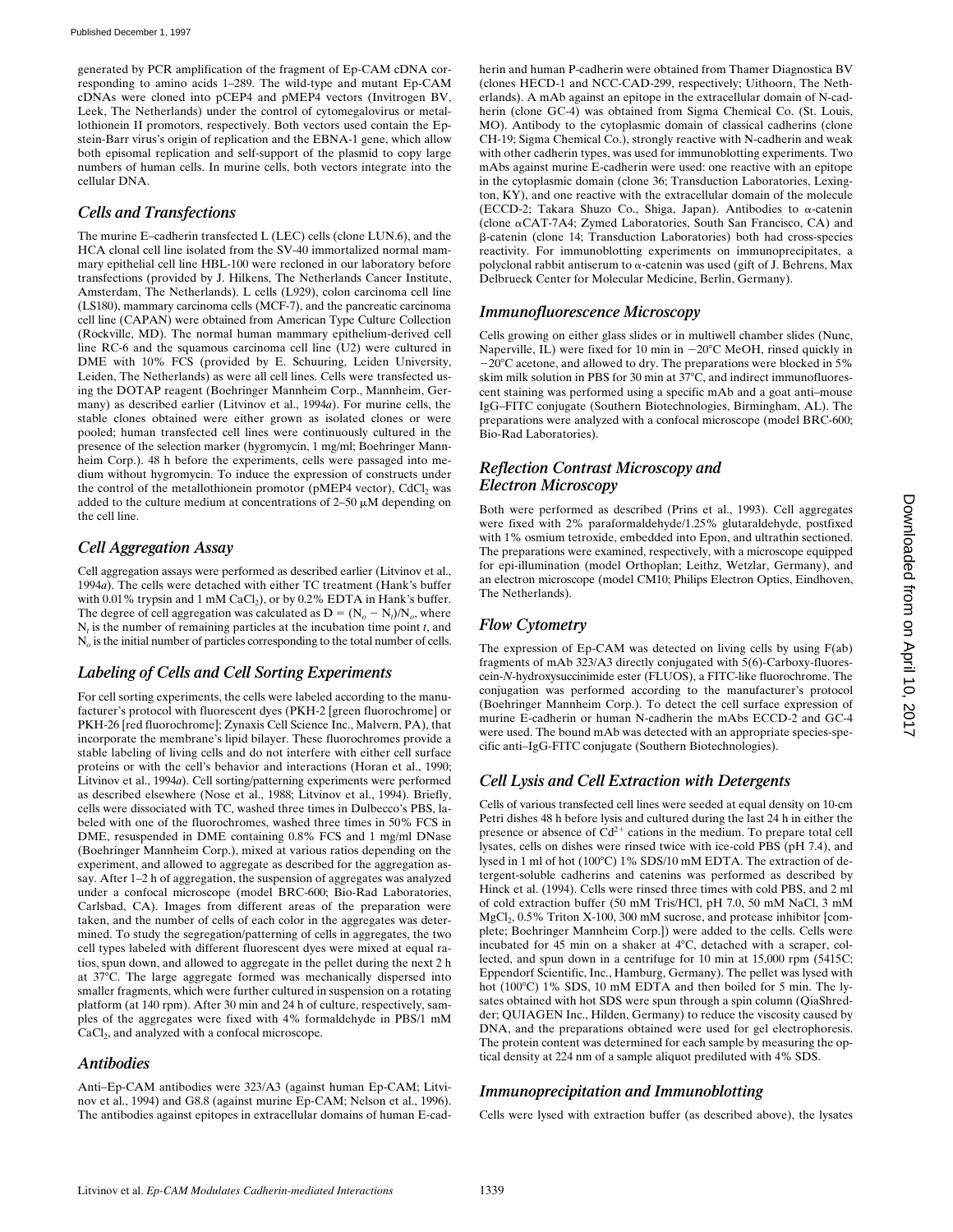

*Figure 2.* Cell segregation directed by Ep-CAM. L cells were transfected with cDNA for E-cadherin (*LEC*) or Ep-CAM (*LEp*), and the E-cadherin transfectants were additionally supertransfected with either Ep-CAM cDNA (*LEC-Ep*) or the blank vector (*LEC-C*). (*A*) Pairs of

transfected cells were tested in coaggregation assays: dispersed cells of two types (Type $1 + Type2$ ), each labeled with a different fluorescent dye, were mixed at equal concentrations. After 2 h of culturing in suspension, cell aggregates consisting of  $>10$  cells were analyzed for the presence of cells of each type. The data is presented as percentage of aggregates (y-axis) containing the respective percentage of the Type 2 cells (x-axis). (*B*) Expression of E-cadherin and Ep-CAM in the transfectants, as determined by immunoblotting in total cell lysates using antibodies to E-cadherin (36) and to human Ep-CAM (323/A3), respectively.

were clarified by centrifugation in a centrifuge for 10 min at 15,000 rpm (5415C; Eppendorf Scientific, Inc.), and used for immunoprecipitation. 5  $\mu$ g of a specific mAb was added to a lysate from  $5 \times 10^6$  cells in 1 ml and incubated at  $4^{\circ}$ C in an end-to-end rotator for 1 h (RKIOVS; Emergo BV, Landsmeer, The Netherlands).  $100 \mu l$  of  $50\%$  Protein G-Sepharose slurry (Pharmacia Biotech, Inc., Uppsala, Sweden) was then added to each tube, and the tubes were further incubated for 1 h. The immunoadsorbent beads were washed four times with 1 ml of the extraction buffer, and the precipitates were dissolved in Laemmli's sample buffer (1% SDS, 10% glycerol, 10 mM EDTA, 125 mM Tris-HCl, pH 6.8) containing 2% b-mercaptoethanol, boiled for 10 min, and used for further immunoblotting experiments. Immunoblotting was performed as described earlier (Litvinov et al., 1994*a*), using the Alkaline-Phosphatase Protoblot System (Promega Corp., Madison, WI), or the enhanced chemiluminescent detection system (Amersham Intl., Little Chalfont, UK).

# *Results*

#### *Ep-CAM Directs Segregation within E-cadherin–positive Cells*

To investigate to what extent the expression of Ep-CAM in epithelia modulates the interactions of Ep-CAM–positive cells with neighboring Ep-CAM–negative cells, we have established a simple model: murine fibroblast L cells transfected with murine E-cadherin, and a derived cell line additionally supertransfected with Ep-CAM. The murine L cell fibroblasts have previously been used to demonstrate the adhesion properties of both E-cadherin (Nagafuchi et al., 1987), and Ep-CAM (Litvinov et al., 1994); these cells are

able to support the functional activity of both molecules and do not express endogenous cadherins or murine Ep-CAM (as was tested with a mAb specific to murine Ep-CAM; data not shown).

LEC cells demonstrated all morphological changes related to E-cadherin expression reported for other E-cadherin transfectants of L cells (Nagafuchi et al., 1987; Chen and Öbrink, 1991; Wesseling et al., 1996). LEC cells were supertransfected with either Ep-CAM cDNA under the control of the constitutive cytomegalovirus promotor (LEC-Ep cells), or with the blank pCEP4 expression vector (LEC-C cells). These transfected cell lines were established without clonal isolation and represented a mix of .200 individual clones from each transfection. Additionally, L cells transfected only with the Ep-CAM cDNA were established (LEp cells).

When mixed in suspension, neither LEC nor LEp cells interacted with the parental L cells. The LEC and LEp cells also did not interact with one another, as was tested in coaggregation assays performed to exclude possible heterotypic interactions between Ep-CAM and E-cadherin (Fig. 2). LEC-C and LEC-Ep cells, when mixed, showed segregation in suspension coaggregation assays (Fig. 2). Although some aggregates contained cells of both types, and the segregation could be described as partial only, the two cell types did show a clear preference for independent aggregation.

Immunoblotting revealed that LEC-C and LEC-Ep cells expressed approximately equal levels of E-cadherin molecules (Fig. 2 *B*). Since even relatively minor differences in the levels of cadherin expression may affect cell–cell interaction (Steinberg and Takeichi, 1994), we repeated this experiment with five pairs of cell lines obtained from several independent transfections. The degree of cell segregation varied (as estimated by the relative proportion of mixed aggregates formed), and correlated positively with the level of Ep-CAM expression at the surface of double transfectants (not shown).

When mixed as monocellular suspensions and sedimented together, LEC-C and LEC-Ep cells were able to establish connections in the pellet. The resulting large aggregate, formed by randomly distributed cells of both types, was mechanically dispersed into a number of smaller aggregates. After 24 h of culturing these aggregates in suspension, it was found that the LEC-C cells formed the tight core of the aggregates, with LEC-Ep cells forming the external layer. This structure was observed for all aggregates irrespective of their size, with the latter ranging from 100 to more than 1,000 cells (Fig. 3). When either LEC-C or LEC-Ep cells were mixed with the differentially labeled cells of self-type, no cell patterning was observed, indicating that segregation was unrelated to the labeling and other experimental procedures.

The positioning of cells in mixed structures (to the inner or outer layer, respectively) is determined by the relative strength of intercellular connections between the cells of each type (Steinberg and Pool, 1982; Foty et al., 1996). In this respect, the Ep-CAM transfectants of E-cadherin– positive cells interacted with the parental cells as did cells with a relatively decreased strength of cell–cell adhesion. In contrast to what could be expected from the expression of an additional intercellular adhesion molecule, the over-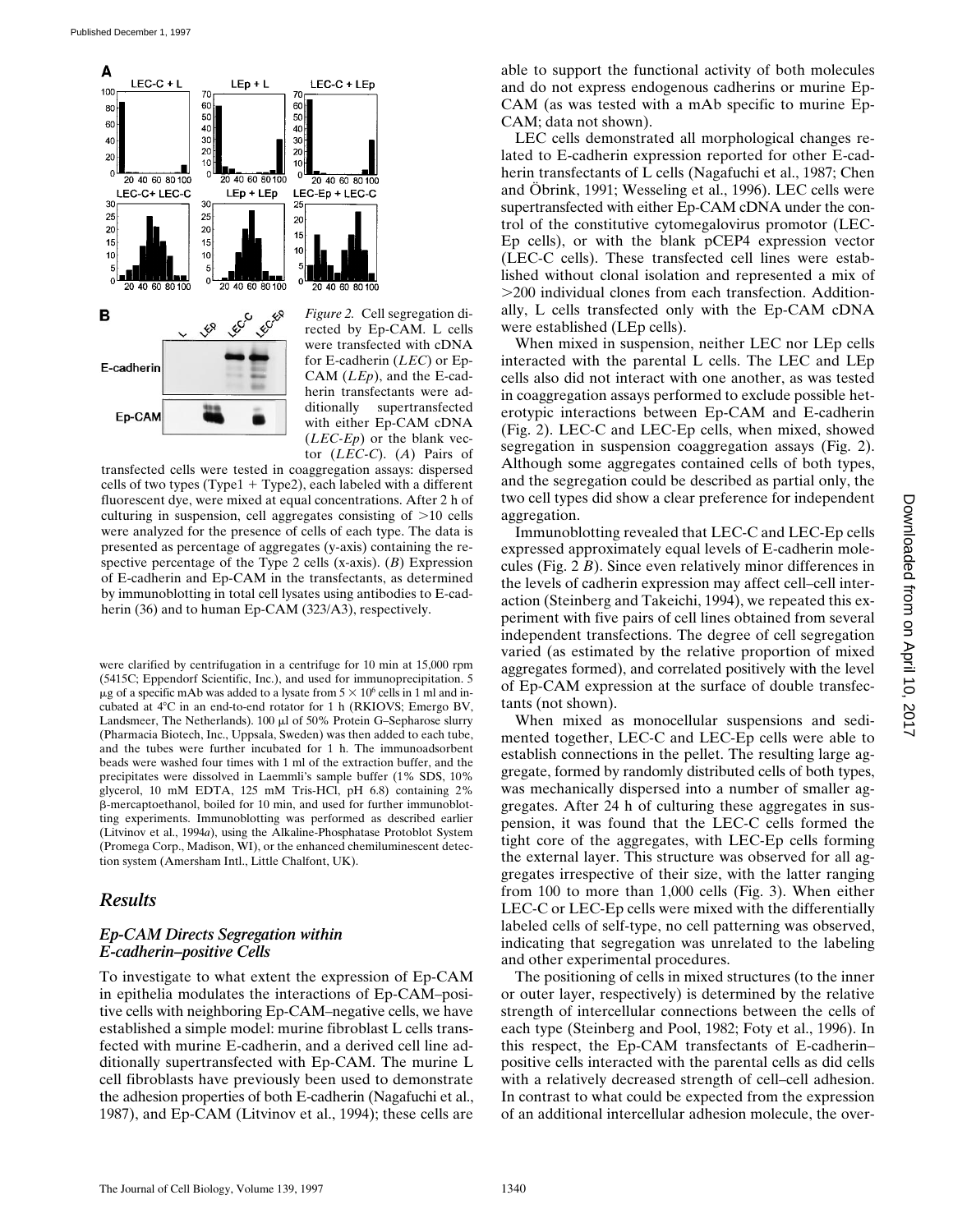

*Figure 3.* Segregation of Ep-CAM–positive LEC cell transfectants from the parental cells in multicellular aggregates. LEC-C and LEC-Ep cells, labeled with fluorescent dyes PKH-26 and PKH-2, respectively, were mixed at a 1:1 ratio, sedimented, and allowed to form an aggregate. This aggregate, in which both cell types were represented in a random pattern, was mechanically dispersed, and the smaller aggregates obtained were further cultured in suspension for 24 h, fixed, and analyzed. The micrographs present optical cross sections at the equatorial area of the aggregates after 24 h, as seen with a confocal microscope. The artificial colors were assigned to the cells depending on the color of the fluorochrome and the cell type: LEC-C (*red*); LEC-Ep (*white*) cells. The figures show similar cell patterning in different size aggregates in the range of  $\leq 100$  to  $\sim 1,000$  cells. A dark area in the middle of some aggregates is an optically nontransparent zone.

all strength of intercellular adhesion among LEC cells seemed to become reduced upon the expression of Ep-CAM. Since Ep-CAM is a relatively weak adhesion molecule compared to E-cadherin (Litvinov et al., 1994*a*), it is highly suggestive that the E-cadherin–mediated cell–cell adhesions in LEC-Ep cells were negatively affected because of expression of Ep-CAM.

#### *Expression of Ep-CAM Suppresses the E-Cadherin–mediated Cell Aggregation*

Ep-CAM–mediated aggregation in suspension is rather slow, with  $\sim$ 40% of aggregation reached in 120 min for L cells with high levels of Ep-CAM expression (Litvinov et al.,

1994*a*). In contrast, E-cadherin–mediated cell aggregation is relatively fast, as L cell transfectants expressing E-cadherin reach the plateau level of aggregation (50-80%) within 30 min, at which time the aggregation mediated by Ep-CAM is hardly noticeable (not shown). If Ep-CAM is indeed able to negatively affect the E-cadherin–mediated cell–cell adhesion, the aggregation rates of E-cadherin/Ep-CAM transfectants should inversely correlate with the levels of Ep-CAM expression.

To investigate this, LEC cells with inducible Ep-CAM expression (LEC-MEp) were established by introducing the Ep-CAM cDNA under the control of an inducible metallothionein promotor. This promotor can give high levels of expression upon induction, but is leaky, with the construct being expressed to a certain level without induction with heavy metal ions. We selected two individual clones (LEC-MEp.6 and LEC-MEp.2) with different basal levels of Ep-CAM expression. Both the total number of Ep-CAM molecules (Fig. 4 *A*), as well as Ep-CAM expressed at the cell surface (Fig. 4 *B*), could be gradually induced in cells of isolated clones by increasing the  $Cd^{2+}$ concentrations in the medium  $\leq 10 \mu M$ . A control cell line was prepared by transfecting a blank pMEP vector into LEC cells (LEC-MC cells).

After being cultured for 24 h at different concentrations of  $Cd^{2+}$ , the cells were detached with EDTA and subjected to the aggregation assay in the presence of  $Ca^{2+}$  to allow both Ep-CAM and E-cadherin adhesion systems to participate in cell aggregation. The results showed that prior culturing in the presence of  $CdCl<sub>2</sub>$  had no effect on the aggregation rate of the control LEC-MC cells, whereas the aggregation of the Ep-CAM transfectants decreased in direct proportion to the levels of Ep-CAM expressed (Fig. 4 *C*). The differences in aggregation were reproducible in independent experiments and were highly significant  $(P <$ 0.01, Student's *t* test).

Not only were the aggregation rates for cells expressing Ep-CAM reduced, but also the morphology of the aggregates was different from those formed by the control cells. Thus, most of the LEC-MC cells produced tight, large aggregates, whereas LEC-MEp.6 cells mainly formed small aggregates (Fig. 4 *D*). This was clearly related to the levels of Ep-CAM expressed by the cells, as the aggregates formed by LEC-MEp.6 cells after induction of Ep-CAM expression were loosely interconnected and even smaller than those formed by the noninduced cells.

Over time  $(\leq 24$  h of suspension culture), even the induced LEC-MEp.6 cells were able to form some larger multicellular aggregates. However, the internal structure of these aggregates differed substantially as compared to aggregates of LEC-MC cells, with the latter consisting of tightly interconnected cells, whereas the cells in LEC-MEp.6 aggregates had only sporadic connections (Fig. 5). This argues against the hypothesis that the expression of Ep-CAM simply delayed, rather than inhibited, the E-cadherin–mediated cell aggregation, as the loose interconnection of cells in LEC-Mep.6 aggregates clearly points to a reduction in the number of the E-cadherin–mediated intercellular adhesions.

As was revealed by immunoblotting, the total number of cadherin molecules in transfectants was not affected by Ep-CAM expression or  $CdCl<sub>2</sub>$  treatment, remaining ap-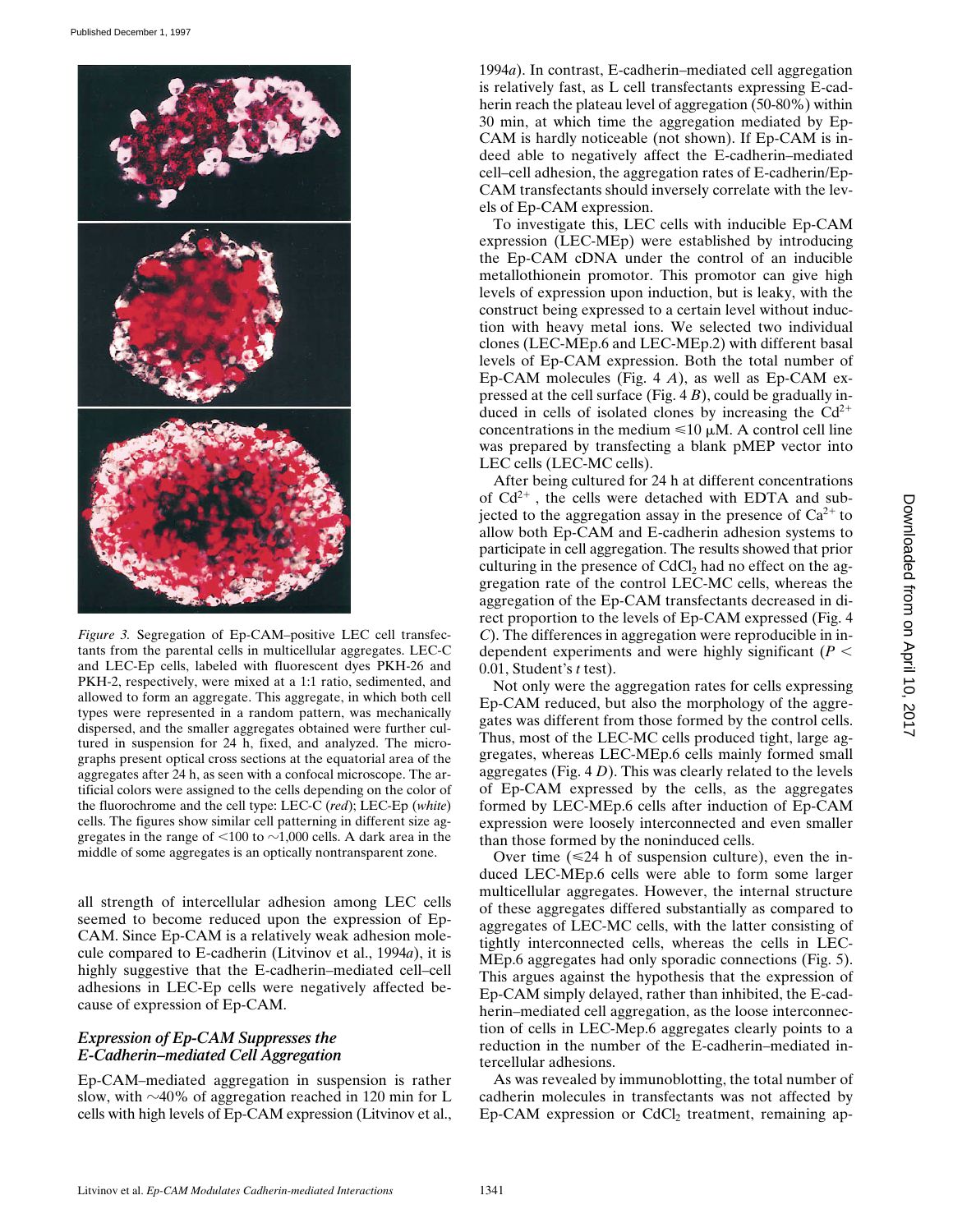

*Figure 4.* Effect of increasing expression of Ep-CAM on cell–cell interactions in L cell E-cadherin transfectants (*LEC*). LEC cells were supertransfected with Ep-CAM cDNA under the control of the metallothionein promotor (*clones LEC-MEp.2* and *LEC-MEp.6*), or with blank vector (*LEC-MC*). Induction of Ep-CAM expression with CdCl<sub>2</sub> for 24 h resulted in an increased total Ep-CAM (*A*, immunoblot of total cell lysates) and in an increased presence of Ep-CAM molecules at the cell surface (*B*, flow cytometry with anti–Ep-CAM F(ab)-FLUOS conjugate). Cells detached with TC treatment were allowed to aggregate in suspension for 30 min in the presence of  $Ca^{2+}$ , and the degree of cell aggregation was determined (*C*). The statistical significance of the observed differences in aggregation rates was determined using the Student's *t*-test (*p*). Where indicated, cells were cultured for 24 h before the assay in the presence of  $CdCl<sub>2</sub>$  in culture medium. (*D*) The morphology of aggregates formed in 30 min by LEC-MC and LEC-MEp.6 cells (the latter noninduced and induced with 10  $\mu$ M CdCl<sub>2</sub>).

proximately at the same level in LEC-MC and LEC-MEp cells of both clones. Also, the surface expression of E-cadherin, as measured by flow cytometry, was almost identical (Fig. 6).

# *Ep-CAM Affects the Morphology of E-cadherin–transfected L Cells*

When seeded at low density, both Ep-CAM–positive clones LEC-MEp.2 and LEC-MEp.6 did not differ in morphology from the parental or control LEC-MC cells. However, when the cells were seeded at high density to form a monolayer culture, some morphological differences, which were especially pronounced between LEC-MC and LEC-MEp.6 cells, appeared after 24 h. By that time,  $>50\%$  of all control cells had acquired an epithelioid morphology, with a clear interconnection of the lateral domains of



*Figure 5.* The internal structure of the large aggregates formed by LEC-MC and LEC-MEp.6 cells in 24 h of suspension culture. The expression of Ep-CAM in LEC-MEp.6 cells was induced with 10  $\mu$ M CdCl<sub>2</sub> for 24 h before the aggregation assay (+). The aggregates were fixed with 2% paraformaldehyde/1.25% glutaraldehyde, embedded into Epon, and ultrathin sectioned. Sections were analyzed by reflection contrast microscopy. Bar,  $25 \mu m$ .

neighboring cells (Fig. 7). In contrast, in cultures of LEC-Mp.6 cells, when cultured at the same high density in the absence of  $Cd^{2+}$ , <10% of all cells had the morphology observed in control cultures (as was estimated from direct counting). When cultured in the presence of 10  $\mu$ M CdCl<sub>2</sub>, no cells with epithelial-like morphology were observed in LEC-MEp.6 cultures (Fig. 7). Interactions among the cells seemed to be reduced to sporadic contacts, mainly involving filopodia-like structures.

The presence of  $Cd^{2+}$  in the culture medium had no effect on the morphology of the control LEC-MC cells. The LEC-MEp.2 cells demonstrated a somewhat intermediate morphology when compared to the other two cell lines (not shown).

# *Expression of Ep-CAM Disturbs the Association of E-cadherin with the Cytoskeleton*

The data presented so far suggest that expression of Ep-CAM does not affect the number of E-cadherin molecules



*Figure 6.* Expression of E-cadherin in blank vector  $(-MC)$  and Ep-CAM transfectants (*clones* -MEp.2 and  $-MEp.6$ ) of LEC cells. The cells were cultured for 24 h in the presence or absence of 10  $\mu$ M CdCl<sub>2</sub> in culture medium. Cells were either (*A*) detached from the substrate with EDTA and analyzed in flow cytometry after staining with mAb ECCD-2 to murine E-cadherin, or  $(B)$  lysed with  $1\%$ SDS, and E-cadherin was detected in total cell lysates (5  $\mu$ g protein/sample) by immunoblotting with mAb 36.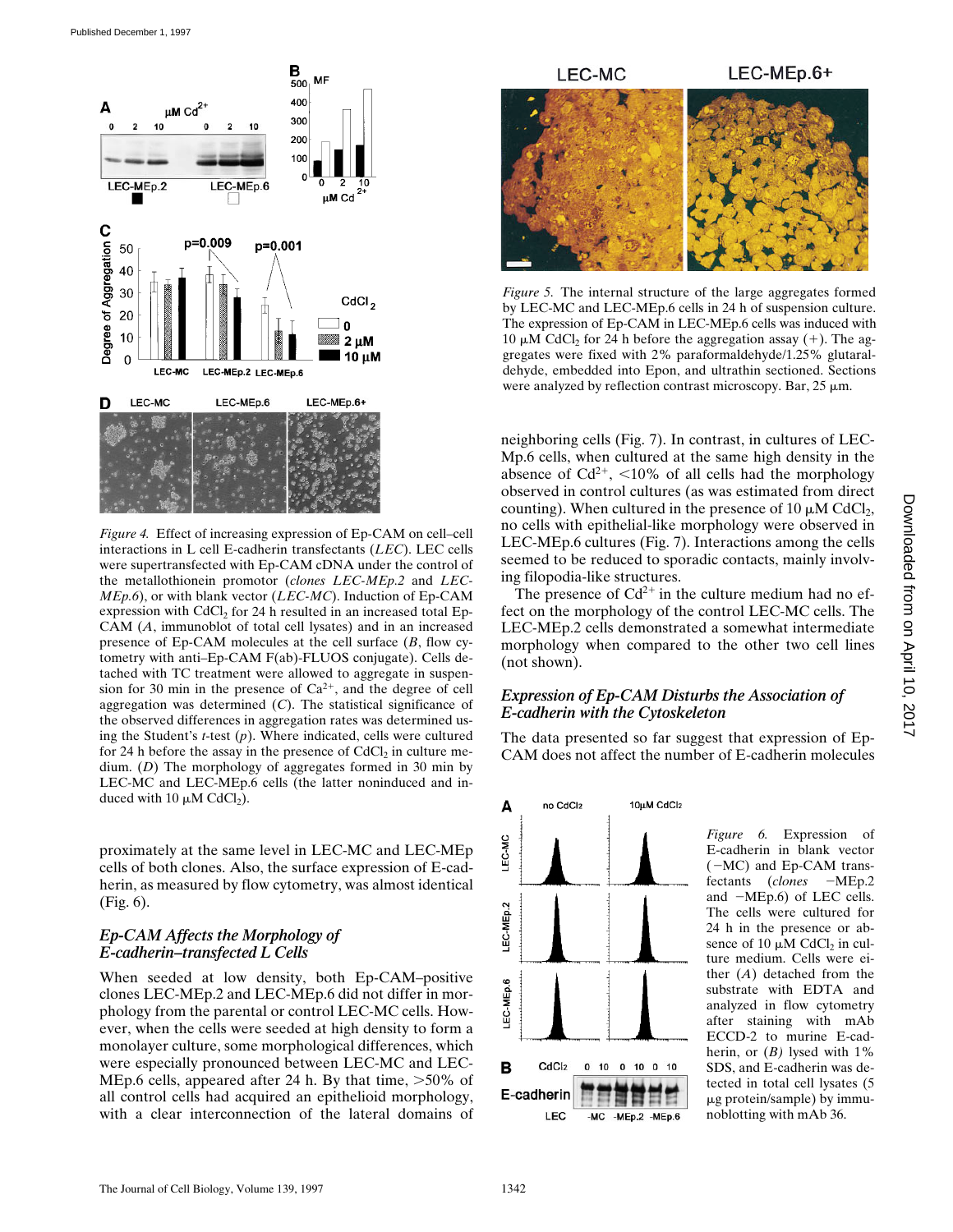

*Figure 7.* The morphology of LEC-MC and LEC-MEp.6 cells (the latter shown after induction with 10  $\mu$ M CdCl<sub>2</sub>, marked by +). Note the groups of the epithelial-like cells interconnected along their lateral domains in the culture of LEC-MC cells, which are absent in the LEC-MEp.6 cell culture.

in cells but does affect the ability of these molecules to form stable adhesions.

As the differences between LEC-MC and LEC-MEp.6 cell lines were most clearly pronounced, we further investigated the changes of cadherin junctions in LEC-MEP.6 cells upon expression of Ep-CAM. Immunofluorescent staining revealed that in dense cultures of LEC-MC cells, most of the cell surface E-cadherin molecules were present in typical cadherin-type intercellular junctions and were absent from the free domains of the cell membrane (Fig. 8). However, at the basal level of Ep-CAM expression in LEC-MEp.6 cells, only a fraction of the E-cadherin molecules was present in junctions, with some E-cadherin being located on the free domains of the cell membrane. Induction of Ep-CAM for 24 h resulted in redistribution of E-cadherin, which was now found all over the cell surface, and in a substantial reduction of structurally recognizable E-cadherin junctions (Fig. 8). As was previously shown (Fig. 6) by flow cytometry analysis and immunoblotting, both the total number of E-cadherin molecules and the

cell surface fraction of E-cadherin were not changed upon induction of Ep-CAM, suggesting that the latter did not cause either internalization or enhanced degradation of the E-cadherin molecules, or suppression of their transportation to the cell surface. Rather, the observed changes in subcellular distribution of E-cadherin suggest some disturbance in the association of the E-cadherin molecules with the cytoskeleton, an association required for the E-cadherin junction formation (Nagafuchi and Takeichi, 1988). Indeed, the cytoskeleton-anchored (Triton X-100– insoluble) fraction of cadherins was decreased upon the induction of Ep-CAM in LEC-MEp.6 cells, as can be seen in immunoblotting for E-cadherin in detergent-extracted cells (Fig. 9 *A*).

Interaction of E-cadherin molecules with the cytoskeleton is mediated by  $\beta$ - and  $\alpha$ -catenins (Ozawa and Kemler, 1992; Jou et al., 1995), which are absent in L cells but appear upon the transfection of E-cadherin (Nagafuchi et al., 1994). We compared the total content and detergent solubility of both catenins in LEC-MC and LEC-MEp.6 cells. Approximately similar levels of  $\beta$ -catenin were observed in control cells, and in LEC-MEp.6 cells regardless of the level of Ep-CAM expression in the latter. The detergentinsoluble fraction of b-catenin was, however, reduced in the induced LEC-MEp.6 cells.

In contrast to  $\beta$ -catenin, a reduction in both detergentinsoluble and total cellular fractions of  $\alpha$ -catenin molecules was observed in induced LEC-MEp.6 cells (Fig. 9 *A*).

Apparently, the expression of Ep-CAM leads to a decrease in the cytoskeleton-anchored fraction of E-cadherin molecules. To investigate whether some catenins were still associated with the detergent-soluble fraction of the E-cadherin molecules, the induced and noninduced LEC-MEp.6 cells were extracted with 0.5% Triton X-100, and immunoprecipitations were performed from the extracts using antibodies specific to  $E$ -cadherin or  $\beta$ -catenin (Fig. 9 *B*). Upon the induction of Ep-CAM in LEC-MEp.6 cells, there was a clear increase in the amount of  $\beta$ -catenin coprecipitating with the detergent-soluble E-cadherin molecules (Fig.  $9B$ ). The reverse precipitations with anti- $\beta$ -catenin mAb produced similar results, with increased coprecipitation of E-cadherin upon induction of Ep-CAM. However, when the immunoprecipitates of soluble E-cadherin were probed with anti- $\alpha$ -catenin antibody, no increased presence of  $\alpha$ -catenin associated with this fraction of E-cadherin molecules was observed. The latter result was consistent with the observation of the decrease in total  $\alpha$ -catenin content in the cells. Additionally, a certain in-



*Figure 8.* Subcellular localization of E-cadherin in LEC-MC cells and in LEC-MEp.6 cells. Ep-CAM in LEC-MEp.6 was induced by 10 mM CdCl<sub>2</sub> for 24 h before cell fixation. Immunofluorescent staining of methanol-fixed cells was performed as described in Materials and Methods using mAb ECCD-2 to murine E-cadherin. Bar,  $10 \mu m$ .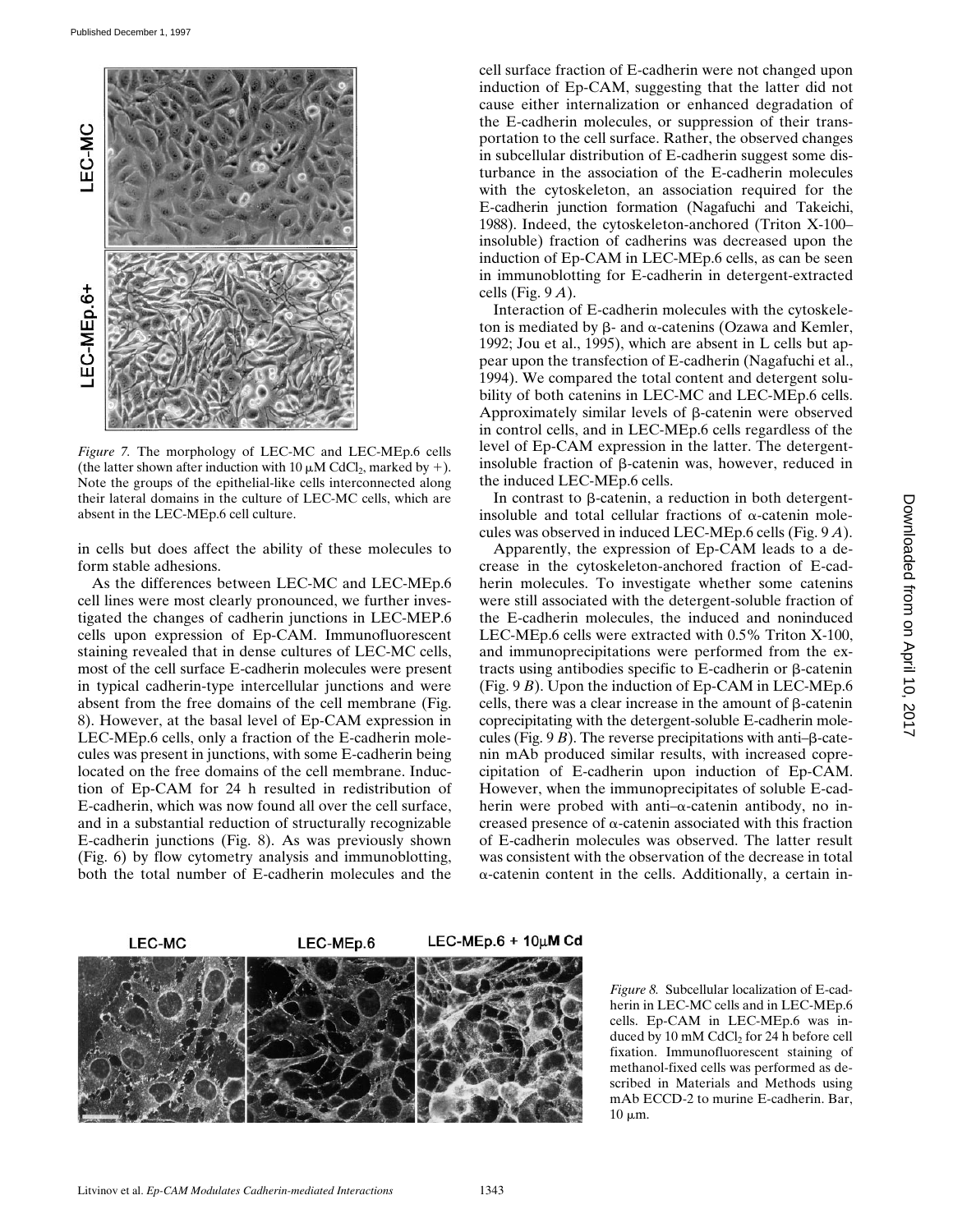

*Figure 9.* E-cadherin and catenins in LEC cells and the derived Ep-CAM transfectants (MEp-6). (*A*) Cells were cultured in the absence  $(-)$  or presence  $(+)$  of CdCl<sub>2</sub> for 24 h, and lysed in 1% SDS either directly (*Total lysate*), or after extraction with 0.5% Triton X-100 (*Insoluble fraction*). Samples of cell lysates, equalized by protein content, were analyzed by immunoblotting with antibodies to E-cadherin (mAb 36),  $\beta$ -catenin (mAb 14), or  $\alpha$ -catenin (mAb 7A4). 5× more protein was taken for the extracted cell preparations. (*B*) LEC-MEp.6 cells cultured in the absence  $(-)$ or presence  $(+)$  of CdCl<sub>2</sub> were lysed in buffer with 0.5% Triton X-100, and immunoprecipitations were per-

formed from the soluble fraction. The immunoprecipitates were analyzed in Western blotting with antibodies to E-cadherin (*E*) or catenins ( $\alpha$ - and  $\beta$ -, respectively). A rabbit polyclonal serum was used for  $\alpha$ -catenin detection. The precipitations were performed from an excess of the lysate; therefore, the total amount of an antigen precipitated by an antibody remains equal.

crease in  $\alpha$ -catenin molecules coprecipitating with  $\beta$ -catenin was observed upon the induction of Ep-CAM (Fig. 9 *B*).

These results show that expression of Ep-CAM in cells results in accumulation of non–cytoskeleton-anchored E-cadherin/b-catenin complexes and in a reduction of the  $\alpha$ -catenin molecules available for the formation of E-cadherin junctions. Since the observations were made after induction of Ep-CAM for 24 h, these soluble E-cadherin/  $\beta$ -catenin complexes may originate from either (*a*) dissociation of the preexisting cadherin junctional complexes, or (*b*) may represent newly produced E-cadherin molecules that had formed a complex with  $\beta$ -catenin, but for which further anchorage to the cytoskeleton was not possible because of the nonavailability of  $\alpha$ -catenin. Experiments with short-time induction of Ep-CAM in LEC-Mep.6 cells (2,4, and 6 h) provided no clear support to either of these options, since the levels of cellular Ep-CAM after 6 h of induction were only slightly higher than in uninduced cells, and were substantially lower than in cells induced for 24 h. After the short-time induction, no substantial changes in either solubility of cadherins or in the level of cellular a-catenin were observed (data not shown).

# *Ep-CAM Affects the Cadherin-mediated Junctions in Epithelial Cells*

To investigate whether the expression of Ep-CAM in human epithelial cells affects cadherin junctions in a way similar to what has been observed for E-cadherin transfectants of L cells, we have chosen the immortalized mammary epithelial cell line HBL-100. This cell line expresses low levels of E- and P-cadherin, and relatively high levels of N-cadherin (as was tested in immunoblotting and flow cytometry with mAbs specific to each cadherin), and, in contrast to all other cell lines of epithelial origin tested, contains no endogenous Ep-CAM. Transfectants of a clonal cell line derived from HBL-100 origin, HCA, were obtained using episomal vectors that do not integrate into the genome and support themselves in transfected cells at high copy numbers. The results obtained with HCA/C (blank pCEP4 vector transfectants) and HCA/CEp (pCEP4/Ep-CAM transfectants) cells in coaggregation assays were similar to those obtained with LEC cell transfectants, with the HCA/CEp segregating partially from the parental cells. In mixed two-cell type aggregates, the cell patterning was similar to that observed in the LEC cell model (not shown).

Transfection with Ep-CAM affected the aggregation from monocellular suspensions of HCA cells. After 30 min of aggregation in the presence of Ca<sup>2+</sup>, 50  $\pm$  4% aggregation was reached by HCA/C cells, and only  $24 \pm 3\%$  by HCA/CEp cells. However, after 90 min the degree of aggregation for both cell lines was approximately equal, reaching 55%. This may be due to the formation of Ep-CAM–mediated cell–cell interconnections, since after 90 min in the absence of  $Ca^{2+}$  (allowing mainly the Ep-CAM–mediated cell aggregation), the degree of aggregation for HCA/CEp cells was approximately the same,  $47 \pm$ 4% (only 8.3% for the control HCA/C cells).

Despite the fact that after 90 min no substantial differences in aggregation extent were observed between the control and the Ep-CAM transfectants, the structure of the aggregates formed by these two cell lines differed substantially. As can be seen on cross sections, the HCA/C aggregates were composed of tightly interconnected cells, in contrast to HCA/CEp aggregates, which were formed by loosely interconnected cells (Fig. 10). In the internal layers of the HCA/C aggregates, the membranes of the cells were interconnected by multiple adherence junctions (Fig. 10), whereas in HCA/CEp cell aggregates the cell–cell contacts were rare and often did not contain morphologically distinguishable adherens junctions. The membranes of neighboring cells in these aggregates were mainly not in close proximity. In these intercellular spaces, microvilli were often observed (Fig. 10), which were present in HCA/C aggregates at the outer surface of the external layer of cells only.

To further investigate the effect of Ep-CAM on cell–cell contacts of HCA cells, the cells were also transfected with Ep-CAM cDNA under the control of the metallothionein promotor (Wt cells; Wt indicates wild-type Ep-CAM molecule). This regulated the levels of Ep-CAM expression from  $\sim$ 50% to 350% of the levels observed in HCA/CEp transfectants (estimated by flow cytometry on living cells, data not shown).

At the basal level of Ep-CAM expression, the morphology of Ep-CAM transfectants in cell culture was quite similar to the control cells transfected with the blank vector. However, induction of high levels of Ep-CAM resulted in loss of the polygonal morphology and in a more scattered phenotype, although the cells still remained attached to one another (Fig. 11). This change in morphology was observed for the entire cell population only at the highest (50  $\mu$ M) concentration of Cd<sup>2+</sup> tested, although some of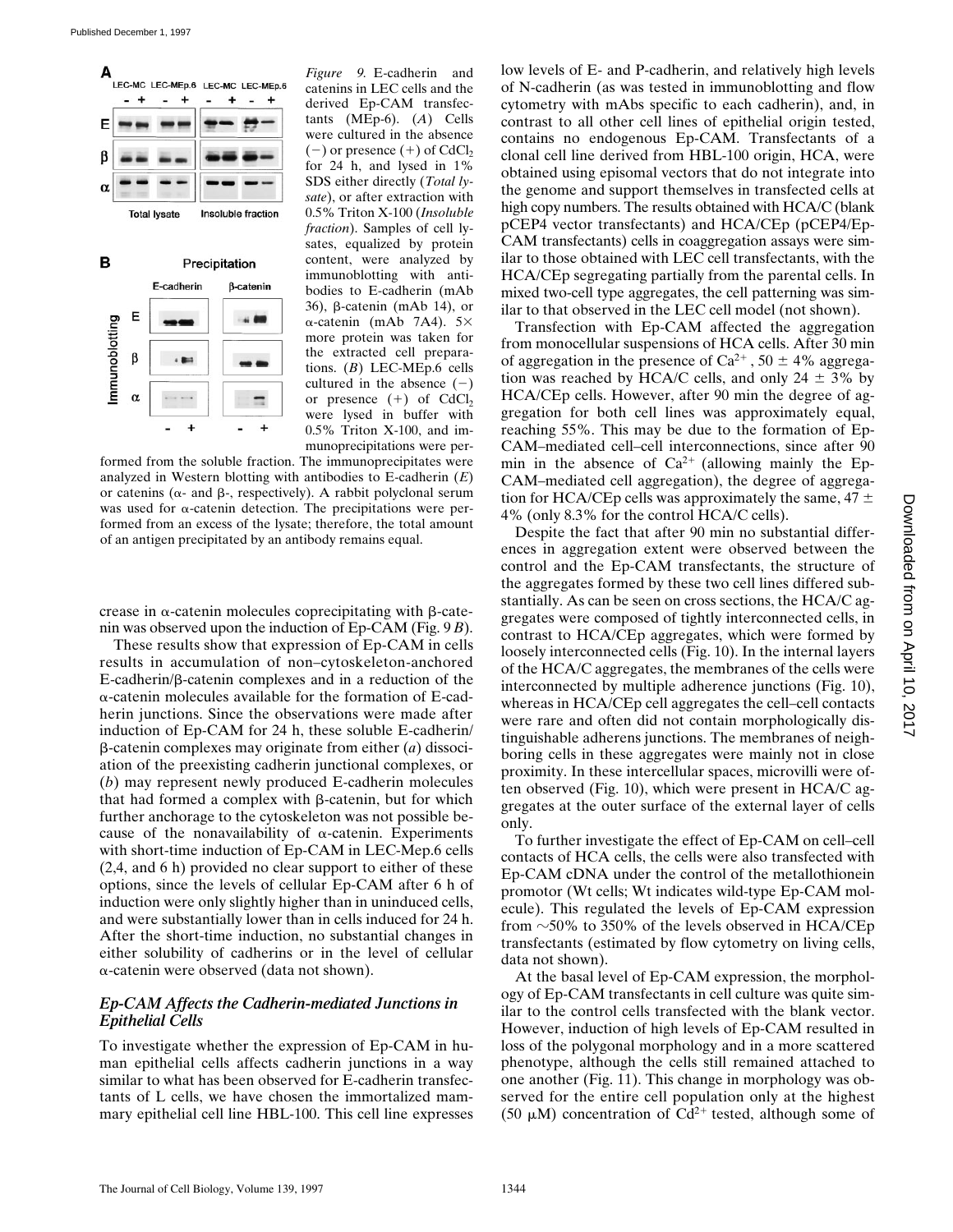

*Figure 10.* Ultrastructure of the aggregates formed by HCA/C and HCA/CEp cells. Reflection contrast micrographs of cross sections through the aggregates formed in 90 min by each cell type reveals a tight organization of the HCA/C aggregates and loosely interconnected cells forming the HCA/CEp aggregates. (*A*) Electron microscopy on the preparations shows the abundant presence of the adherens junctions between HCA/C cells (*arrows*). In contrast, microvilli (*B*, *arrow*) were found at the intercellular space between the cells of internal layers of HCA/CEp cells. In HCA/C cells, microvilli were present almost exclusively at the apical membrane of the outer layer of cells in the aggregate and not on the surface of the cells from internal layers. Bars: (*left*) 10 mm; (*right*) 0.25 mm.

these changes could be observed for some cells or groups of cells at lower concentrations of  $Cd^{2+}$  (2–5  $\mu$ M), with changes increasing proportionally to the Ep-CAM levels. The effect was reversible, and within 3 d of culture in the absence of the  $Cd^{2+}$  in the medium, the cells regained their original morphology, consistent with the decrease of Ep-CAM levels back to that of noninduced cells (flow cytometry data, not shown).



*Figure 11.* Changes in subcellular distribution of cadherins in HCA cells upon expression of Ep-CAM. HCA cells transfected with inducible pMEp4 vector, either blank (*HMC*) or containing the Ep-CAM cDNA (*Wt*), were induced with 50  $\mu$ M CdCl<sub>2</sub> 24 h before fixation, fixed, and stained with antipan cadherin mAb CH-19 (reacts mainly with N-cadherin, the major cadherin of HCA cells). Note the redistribution of cadherins from adherens junctions to free domains of cell membrane in Wt Ep-CAM transfectants, and a general shift of the cell phenotype to a more scattered one. Bar,  $5 \mu m$ .



*Figure 12.* Detergent extractability of catenins in HCA cells and Wt Ep-CAM transfectants. Immunoblotting was performed on total cell lysates and on lysates of cells preextracted with  $0.5\%$  Triton X-100. The  $+$  indicates induction of cells with 50  $\mu$ M CdCl<sub>2</sub> for 24 h before lysis.

Induction of Ep-CAM in cells did not affect either the total level of cell cadherins (as was detected with immunoblotting with pancadherin antibody, (see Fig. 13), or the surface expression of N-cadherin (as was detected with flow cytometry, not shown). The surface expression of Eand P-cadherins in HCA cells was too low to be measured by flow cytometry. However, upon induction of Ep-CAM, the subcellular distribution of cadherins was changed: the typical junctional structures, including cadherins that were present in HCA cells (or control transfectants), were absent in induced (Fig. 11) but not in noninduced Ep-CAM transfectants. The disturbance of cadherin's subcellular localization suggested that the effect of Ep-CAM was similar to that observed for LEC cells. Indeed, the detergent solubility of the cadherins in HCA cells was increased after 24 h of Ep-CAM (see Fig. 13). Induction of Ep-CAM had no effect on total level of cellular  $\beta$ -catenin, but it negatively affected the level of total  $\alpha$ -catenin (Fig. 12); the detergent-insoluble fraction for both molecules was reduced in relation to the expression of Ep-CAM (Fig. 12). All observations are based on 24-h induction of Ep-CAM.

# *The Cytoplasmic Domain of Ep-CAM Molecule Is Required to Affect the Cadherin-mediated Junctions*

In both L and HCA cell models, we observed a decrease in cadherin-mediated adhesion and a reduction in cellular  $\alpha$ -catenin upon the expression of Ep-CAM. Such changes in adherens junctions suggest that Ep-CAM induced certain intracellular effects, and we therefore investigated whether an Ep-CAM mutant lacking the cytoplasmic domain would be able to negatively affect cadherin-mediated adhesions. This mutated form of Ep-CAM (Mu1) was generated as shown in Fig. 13. When transfected into L or HCA cells, Mu1 was expressed at the cell surface, similar to the wild-type Ep-CAM, and was then capable of mediating weak homotypic binding, but was not able to form stable adhesions (investigated in more detail in Balzar M., H.A.M. Bakker, I.H. Briaire, G.J. Fleuren, S.O. Warnaar, and S.V. Litvinov, manuscript submitted for publication). No effects produced by the wild-type Ep-CAM were observed in LEC cells transfected with Mu1 with respect to cell morphology, cell aggregation, and the number and extractability of the cadherin and catenin molecules (not shown). However, the transfections of Mu1 construct into LEC cells never gave rise to a clonal cell line with the levels of Mu1 expression comparable to the wild-type Ep-CAM expression in LEC-MEp.6 cells, although the expression levels comparable to LEC-MEp.2 cells were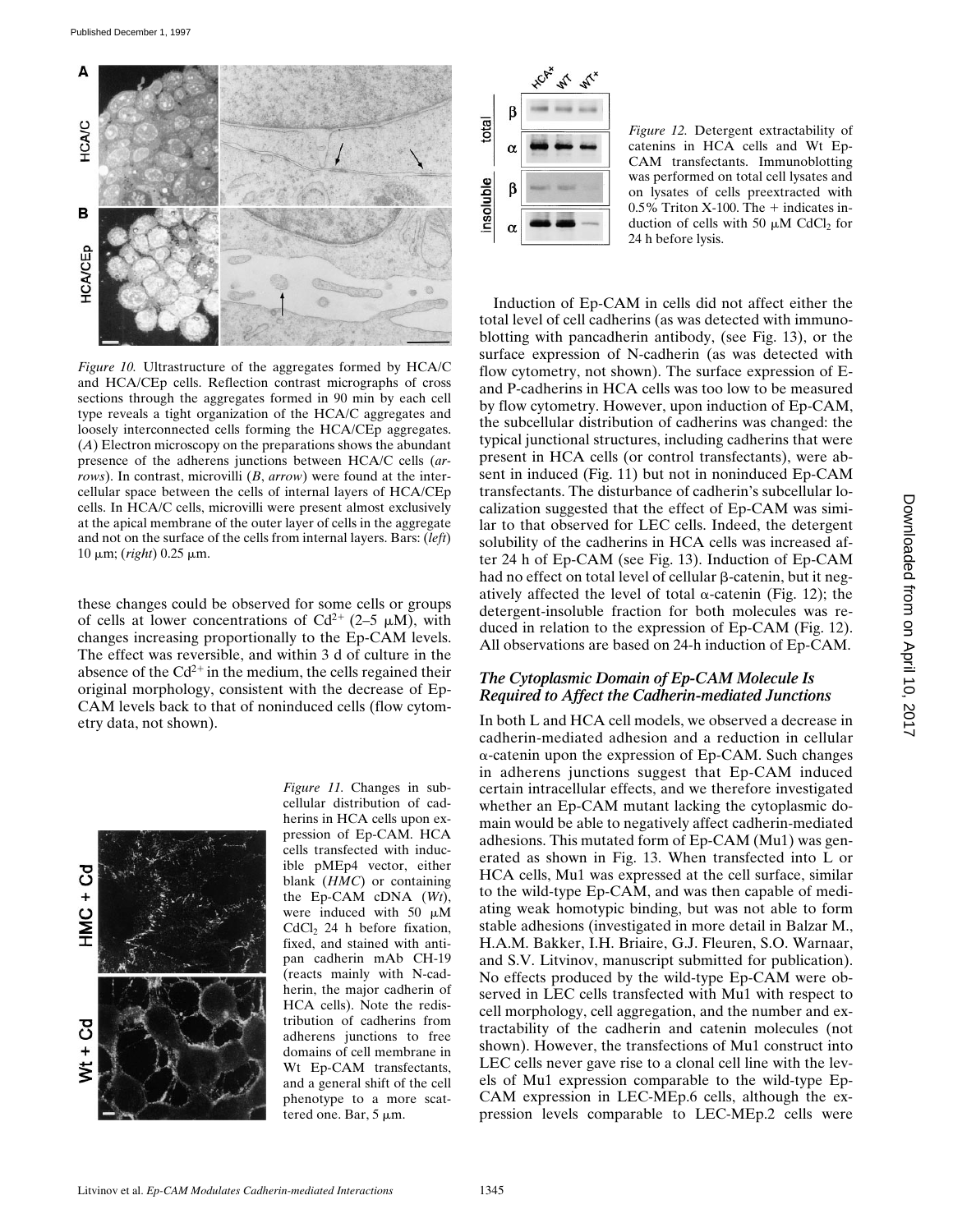

*Figure 13.* The role of the cytoplasmic domain in the effect of Ep-CAM on cadherins. (*A*) The structural maps of the wild-type (*wildtype*) and mutant (*Mu1*) Ep-CAM molecules. The leader peptide (*L*), EGF-like domains (*EGF-I*, *EGF-II*) cysteine-poor region (*CPR*), the transmembrane domain (*TM*), and cytoplasmic domain (*CYT*) are marked. The cytoplasmic domain is deleted in the Mu1 molecule. (*B*) HCA cells were trans-

fected with either blank vector (*HMC*), or the wild-type Ep-CAM (*Wt*), or Mu1, under the control of a metallothionein promotor. Where indicated  $(+Cd)$ , the cells were cultured in the presence of 50  $\mu$ m CdCl<sub>2</sub> for 24h before lysis. Aliquots of total cell lysates equalized by protein were probed in immunoblotting using the Ep-CAM–specific mAB. Content of N-cadherin in whole cell lysates and after the extraction of cells with 0.5% Triton X-100 was analyzed with anti-pan cadherin mAb CH-19. Note that expression of Wt Ep-CAM, but not of an approximately equal level of Mu1, affects the detergent solubility of cadherins.

achieved. This makes strict interpretation of the effects of Mu1 on E-cadherin in LEC cells difficult.

In contrast, when transfected into HCA cells under the control of an inducible promotor, Mu1 expression could reach levels similar to those of wild-type Ep-CAM expression in these cells (Fig. 13). Nevertheless, no effects on cell morphology nor on the internal structure of aggregates formed by the transfectants were observed upon expression of Mu1 in HCA cells, as compared to nontransfected cells or cells transfected with the blank pMEP4 vector (HMC cells). Expression of Mu1 did not affect the total level of cadherins in HCA cells or their solubility, as did the wild-type molecule expressed at the same level (Fig. 13).

#### *Discussion*

 $Ca<sup>2+</sup>$ -independent cell–cell adhesion molecules are present in epithelial and carcinoma cells along with the classic cadherins, and, although the data is scarce, it suggests a possible influence of the noncadherin cell–cell adhesion molecules on cadherin mediated cell–cell adhesion. Thus, the expression of noncadherin adhesion molecules, such as protein Zero (Doyle et al., 1995) or N-CAM (Michalides et al., 1994), may cause an augmentation of the cadherinmediated adhesions.

In contrast to these observations, we demonstrate here that expression of Ep-CAM in cells interconnected by classic cadherins results in abrogation of the cadherin-mediated junctions in a direct correlation to the levels of Ep-CAM expressed. Despite the fact that Ep-CAM, being an adhesion molecule, provides additional intercellular connections to the cells, its expression leads to an overall decrease in the strength of intercellular interactions for cells interconnected by the classic E- and N-cadherins, as shown in this study. In modulating cadherin adhesions, Ep-CAM acted to some extent as an antiadhesion molecule, if the overall strength of the intercellular adhesion in transfected cells is considered. This effect, however, differs from the previously demonstrated antiadhesion effects of N-CAM– bearing polysialic acid (Rutishauser, 1992; Yang et al., 1992), since polysialylated N-CAM does not bear an adhesion function, and its action is more similar to the antiadhesion effects of some other sialoglycoproteins, such as episialin (Wesseling et al., 1996) or CD43 (Ardman et al., 1992), which inhibit intercellular adhesion by not allowing the membranes of interacting cells to reach a proximity necessary to form adhesions. Ep-CAM not only weakens/ abrogates the cadherin-mediated adhesions, but replaces them with Ep-CAM adhesions becoming predominant (as was seen with HCA/CEp cell aggregation) to some extent.

The observed effects more likely originate from a possible existing coordination between the two adhesion systems rather than a simple antiadhesion effect of Ep-CAM. In epithelial cells a certain coordination between different adhesion systems was demonstrated for keratinocytes, where an increase in E-cadherin induces downregulation of b1-integrin (Hodivala and Watt, 1994). A similar coordination may exist between other systems involved in intercellular adhesion, such as Ep-CAM and cadherins, with E-cadherin in particular.

The molecular mechanism behind the observed effect is not quite clear. Expression of Ep-CAM did not affect the expression nor the number of the cadherin molecules but did affect the formation of the cytoplasmic junctional complex of the cadherin molecules. In both murine fibroblast and in human epithelial cells tested, a reduction in the total level of the cellular  $\alpha$ -catenin and an increased detergent solubility of cadherins were seen upon the expression of Ep-CAM. Cadherins that lost their connection to the cytoskeleton were mainly present as complexes with  $\beta$ -catenin. This argues against involvement of  $\beta$ -catenin in the modulating effect of Ep-CAM on cadherins, in contrast to the role suggested for  $\beta$ -catenin in regulation of cadherin junctions (for review see Gumbiner et al., 1993). However, v-*src* expression may shift cell–cell adhesion mediated by cadherins from a strong to a weak state without involvement of  $\beta$ -catenin (Takeda et al., 1995), which suggests the existence of an alternative mechanism for regulating the cadherin junctions. Our observations indicate that the modulation of cadherin adhesions by Ep-CAM involves  $\alpha$ -catenin, since the observed dissociation of cadherin junctions would require dissociation of  $\alpha$ -catenin from its connections within the complex, anchoring E-cadherin molecule to the actin cytoskeleton.  $\alpha$ -Catenin was shown to be a link between the E-cadherin– $\beta$ -catenin complex (Nagafuchi et al., 1991; Hirano et al., 1992; Hinck et al., 1994) and actin filaments, interacting with  $\beta$ -catenin on one side and with  $\alpha$ -actinin (Knudsen et al., 1995) and probably actin filaments on the other side (Rimm et al., 1995).

We have recently demonstrated that Ep-CAM interacts with the actin based cytoskeleton via  $\alpha$ -actinin without involvement of  $\alpha$ - or  $\beta$ -catenins (Balzar et al., manuscript submitted for publication). A mutant Ep-CAM lacking its cytoplasmic domain did not affect the cadherin junctions. Therefore, the connection between Ep-CAM and  $\alpha$ -actinin seems to be related to the negative effect on cadherin junctions. It is conceivable that overexpression of Ep-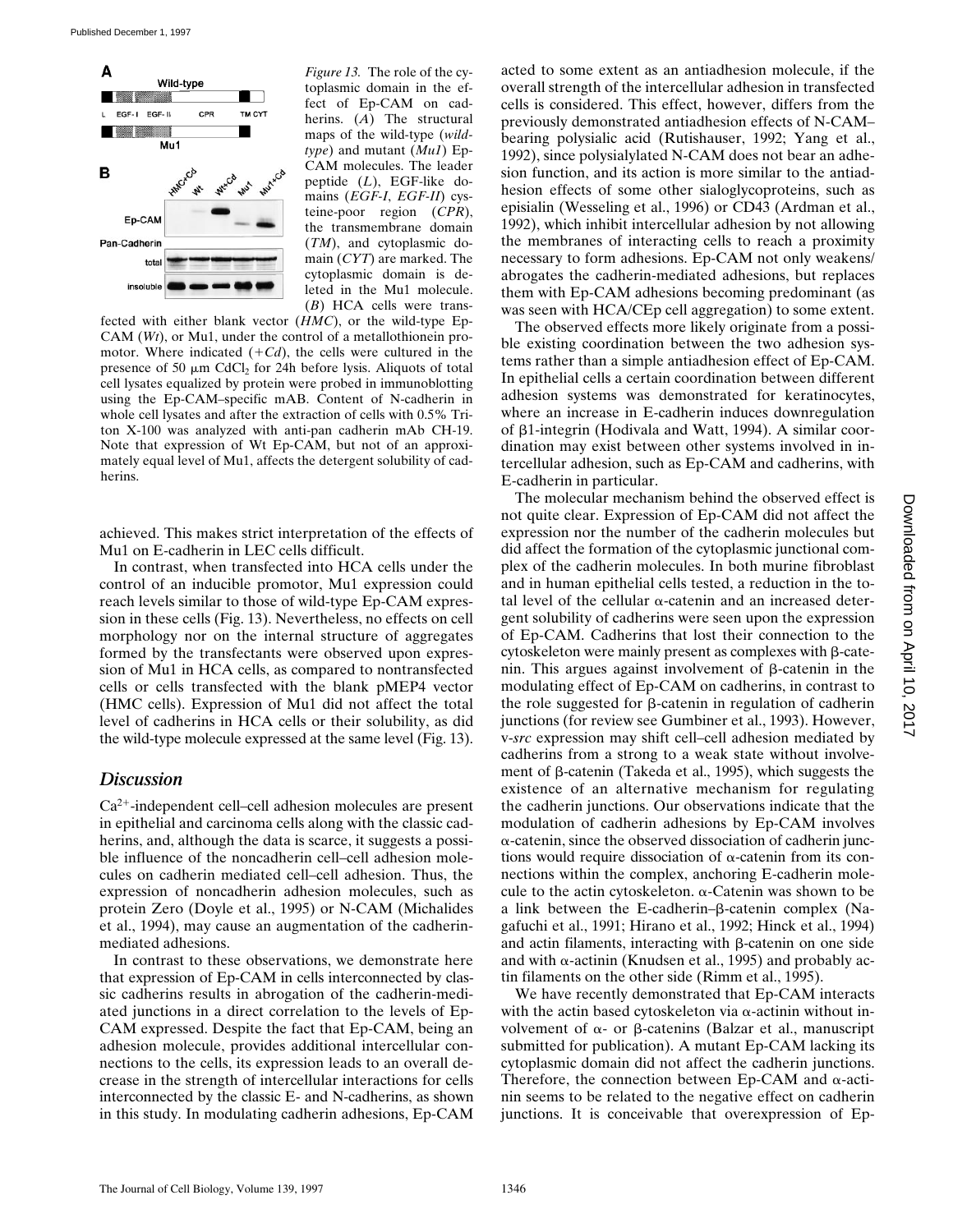CAM may result in redistribution towards Ep-CAM of a-actinin molecules involved in the formation of cadherin junctions. It is not clear, however, to what extent or how the availability of  $\alpha$ -actinin regulates the cellular levels of  $\alpha$ -catenin, which become reduced upon induction of Ep-CAM. An alternative way by which E-cadherin junctions may be affected is through active signaling via the cytoplasmic domain of Ep-CAM, leading to downregulation of  $\alpha$ -catenin since the connection of Ep-CAM to cytoskeleton via  $\alpha$ -actinin is very similar to that of ICAM-1 (Carpen et al., 1992). The signal transduction via ICAM-1, resulting in phosphorylation of cortactin, was recently demonstrated (Durieu-Trautmann et al., 1994).

E-cadherin is involved in regulation of epithelial cell polarity (McNeil et al., 1990; Näthke et al., 1993), in morphogenesis of epithelial tissues (Wheelock and Jensen, 1992; Larue et al., 1996), and in regulation of cell proliferation and programmed cell death in epithelia (Hermiston and Gordon, 1995; Hermiston et al., 1996; Takahashi and Suzuki, 1996; Wilding et al., 1996; Zhu and Watt, 1996). In carcinomas, this molecule clearly acts as a suppressor of carcinoma cell invasion (Behrens et al., 1989; Chen and Öbrink, 1991; Frixen et al., 1991; Vlemnickx et al., 1991). The cadherin-modulating properties of Ep-CAM, as reported here, may play a role in epithelial cell proliferation, and possibly in tumor progression. This hypothesis is supported by the observed association of Ep-CAM expression with actively proliferating or premalignant cell populations, respectively, such as proliferating cells in hair follicles (Tsubura et al., 1992), cells of preneoplastic lesions in the uteral cervix (Litvinov et al., 1996), colonic polyps (Salem et al., 1993), or in intestinal metaplasia in gastric mucosa (this article). The previously reported association of Ep-CAM expression with a poor prognosis in breast carcinoma patients (Tandon et al., 1990), and our recent similar observations in patients with head and neck cancer (Takes et al., 1997) as well as the increase in Ep-CAM expression from low to high grade bladder carcinomas (Zorzos et al., 1995), indicate a possible role for Ep-CAM in tumor progression.

The data presented in this paper demonstrate an interaction between the Ep-CAM and classic cadherin-based adhesion systems and suggest a cross-talk between adhesion systems as a mechanism through which the strength of the intercellular adhesion among epithelial cells may be regulated.

This study was supported by a grant from the Dutch Cancer Foundation (RUL 95-1107), and a research grant from Centocor Inc. (Malvern, PA).

Received for publication 16 September 1996 and revised form 25 September 1997.

#### *References*

- Ardman, B., M.A. Sikorski, and D.E. Staunon. 1992. CD43 interferes with T-lymphocyte adhesion. *Proc. Natl. Acad. Sci. USA.* 89:5001–5005.
- Behrens, J., M.M. Mareel, F.M. van Roy, and W. Birchmeier. 1989. Dissecting tumor cell invasion: epithelial cells acquire invasive properties after loss of uvomorulin-mediated cell–cell adhesion. *J. Cell Biol.* 108:2435–2447.
- Benchimol, S., A. Fuks, S. Jothy, N. Beauchemin, K. Shirota, and C.P. Stanners. 1989. Carcinoembryonic antigen, a human tumor marker, functions as an intercellular adhesion molecule. *Cell.* 57:327–334.
- Carpen, O., P. Pallai, D.E. Staunton, and T.A. Springer. 1992. Association of intercellular adhesion molecule-1 (ICAM-1) with actin-containing cytoskeleton and alpha-actinin. *J. Cell Biol.* 118:1223–1234.
- Chen, W., and B. Öbrink. 1991. Cell–cell contacts mediated by E-cadherin

(uvomorulin) restrict invasive behavior of L cells. *J. Cell Biol.* 114:319–327.

- Cunningham, B.A. 1995. Cell adhesion molecules as morphoregulators. *Curr. Opin. Cell Biol.* 7:628–633.
- Daniel, C.W., P. Strickland, and Y. Friedman.1995. Expression and functional role of E- and P-cadherins in mouse mammary ductal morphogenesis and growth. *Dev. Biol.* 169:511–519.
- Doyle, J.P., J.G. Stempak, P. Cowin, D.R. Colman, and D. D'Urso. 1995. Protein zero, a nervous system adhesion molecule, triggers epithelial reversion in host carcinoma cells. *J. Cell Biol.* 131:465–482.
- Durieu-Trautmann, O., N. Chaverot, S. Cazaubon, A.D. Strosberg, and P.-O. Courard. 1994. Intercellular adhesion molecule 1 activation induces tyrosine phosphorylation of the cytoskeleton-associated protein cortactin in brain microvessel endothelial cells. *J. Biol. Chem.* 269:12536–12540.
- Edelman, G.M. 1986. Cell adhesion molecules in the regulation of animal form and tissue pattern. *Annu. Rev. Cell Biol.* 2:81–116.
- Edelman, G.M. 1993. A golden age for adhesion. *Cell Adhes. Commun.* 1:1–7
- Foty, R.A., C.M. Pfleger, G. Forgacs, and M.S. Steinberg. 1996. Surface tensions of embryonic tissues predict their mutual envelopment behavior. *Development (Camb.).* 122:1611–1620.
- Friedlander, D.R., R.-M. Mege, B.A. Cunningham, and G.M. Edelman. 1989. Cell sorting-out is modulated by both the specificity and amount of different cell adhesion molecules (CAMs) expressed on cell surfaces. *Proc. Natl. Acad. Sci. USA.* 86:7043–7047.
- Frixen, U.H., J. Behrens, M. Sachs, G. Eberle, B. Voss, A. Warda, D. Lochner, and W. Birchmeier. 1991. E-cadherin–mediated cell–cell adhesion prevents invasiveness of human carcinoma cells. *J. Cell Biol.* 113:173–185.
- Gumbiner, B.M. 1993. Proteins associated with the cytoplasmic surface of adhesion molecules. *Neuron.* 11:551–564.
- Gumbiner, B.M. 1996. Cell adhesion: the molecular basis of tissue architecture and morphogenesis. *Cell.* 84:345–357.
- Hermiston, M.L., and J.I. Gordon. 1995. In vivo analysis of cadherin function in the mouse intestinal epithelium: essential roles in adhesion, maintenance of differentiation, and regulation of programmed cell death. *J. Cell Biol.* 129: 489–506.
- Hermiston, M.L., M.H. Wong, and J.I. Gordon. 1996. Forced expression of E-cadherin in the mouse intestinal epithelium slows cell migration and provides evidence for nonautonomous regulation of cell fate in a self-renewing system. *Genes Dev.* 10:985–996.
- Hinck, L., I.S. Nathke, J. Papkoff, and W.J. Nelson. 1994. Dynamics of cadherin/catenin complex formation: novel protein interactions and pathways of complex assembly. *J. Cell Biol.* 125:1327–1340.
- Hirano, S., N. Kimoto, Y. Shimoyama, S. Hirohashi, and M. Takeichi. 1992. Identification of a neural  $\alpha$ -catenin as a key regulator of cadherin function and multicellular organisation. *Cell.* 70:293–301.
- Hodivala, K.J., and F.M. Watt. 1994. Evidence that cadherins play a role in the downregulation of integrin expression that occurs during keratinocyte terminal differentiation. *J. Cell Biol.* 124:589–600.
- Horan, P.K., M.J. Melnikoff, B.D. Jensen, and S.E. Slezak. 1990. Fluorescent cell labeling for in vivo and in vitro cell tracking. *Methods Cell Biol.* 33:469– 490.
- Islam, S., T.E. Carey, G.T. Wolf, M.J. Wheelock, and K.R. Johnson. 1996. Expression of N-cadherin by human squamous carcinoma cells induces a scattered fibroblastic phenotype with disrupted cell–cell adhesion. *J. Cell Biol.* 135:1643–1654.
- Jou, T.S., D.B. Stewart, J. Stappert, W.J. Nelson, and J.A. Marrs, 1995. Genetic and biochemical dissection of protein linkages in the cadherin–catenin complex. *Proc. Natl. Acad. Sci. USA.* 92:5067–5071.
- Knudsen, K.A., A.P. Soler, K.R. Johnson, and M.J. Wheelock. 1995. Interaction of a-actinin with the cadherin/catenin cell–cell adhesion complex via a-catenin. *J. Cell Biol.* 130:67–77.
- Larue, L., C. Antos, S. Butz, O. Huber, V. Delmas, M. Dominis, and R. Kemler. 1996. A role for cadherins in tissue formation. *Development (Camb.).* 122: 3185–3194.
- Litvinov, S.V. 1995. Ep-CAM: a homophilic cell–cell adhesion molecule with EGF-like domains. *Trends Glycosci. Glycotechn.* 7:375–384.
- Litvinov, S.V., M.P. Velders, H.A.M. Bakker, G.J. Fleuren, and S.O. Warnaar. 1994*a.* Ep-CAM: a human epithelial antigen is a homophilic cell–cell adhesion molecule. *J. Cell Biol.* 125:437–446.
- Litvinov, S.V., H.A.M. Bakker, M.M. Gourevitch, M.P. Velders, and S.O. Warnaar. 1994*b.* Evidence for a role of the epithelial glycoprotein 40 (Ep-CAM) in epithelial cell–cell adhesion. *Cell Adhes. Commun.* 2:417–428.
- Litvinov, S.V., W. van Driel, C.M. van Rhijn, H.A.M. Bakker, H. van Krieken, G.J. Fleuren, and S.O. Warnaar. 1996. Expression of Ep-CAM in cervical squamous epithelia correlates with an increased proliferation and the disappearance of markers for terminal differentiation. *Am. J. Pathol.* 148:865–875.
- Marrs, J.A., C. Andersson-Fisone, M.C. Jeong, L. Cohen-Gould, C. Zurzolo, I.R. Nabi, E. Rodriguez-Boulan, and W.J. Nelson. 1995. Plasticity in epithelial cell phenotype: modulation by expression of different cadherin cell adhesion molecules. *J. Cell Biol.* 129:507–519.
- McNeil, H., M. Ozawa, R. Kemler, and W.J. Nelson. 1990. Novel function of the cell adhesion molecule uvomorulin as an inducer of cell surface polarity. *Cell.* 62:309–316.
- Michalides, R., T. Volberg, and B. Geiger. 1994. Augmentation of adherens junction formation in mesenchymal cells by coexpression of N-CAM or short-term stimulation of tyrosine-phosphorylation. *Cell Adhes. Commun.* 2: